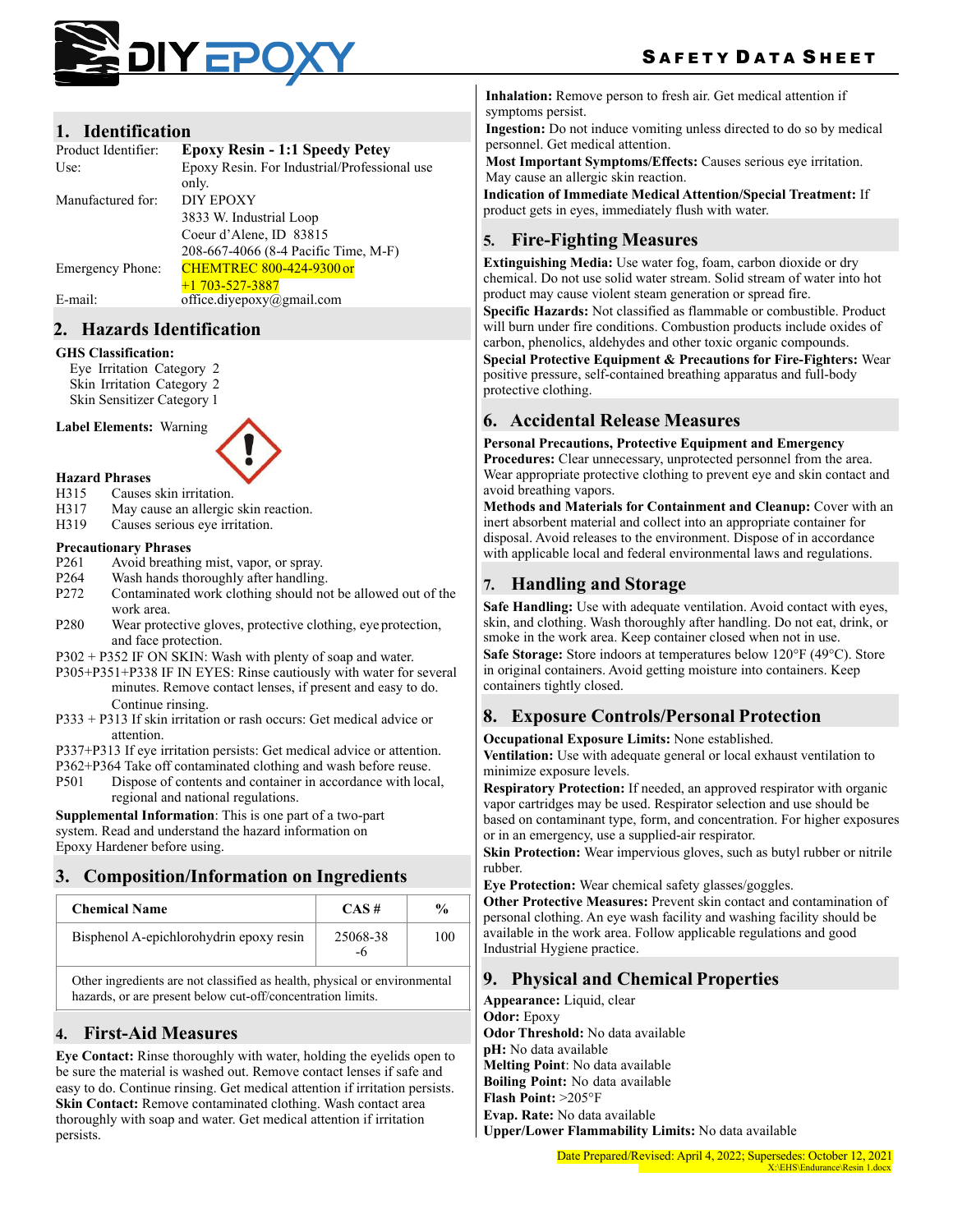

**Vapor Pressure:** No data available **Vapor Density:** No data available **Relative Density:** 1.16 @ 20°C

**Solubility:** No data available **Partition Coefficient: n-octanol/Water:** No data available **Auto-Ignition Temp:** No data available **Decomposition Temp:** No data available **Viscosity:** 11,000-14,000 cps

## **10. Stability and Reactivity**

**Reactivity:** Not normally reactive.

**Chemical Stability:** Stable under recommended conditions.After prolonged storage, may crystallize.

**Possibility of Hazardous Reactions:** Masses of ≥1 lb. (0.5 kg) plus aliphatic amine will cause irreversible polymerization with considerable heat build-up. Material will polymerize with sodium hydroxide.

**Conditions to Avoid:** Avoid excessive heat.

**Incompatible Materials:** Avoid contact with strong oxidizing agents, acids, alkalis, amines, mercaptans.

**Hazardous Decomposition Products:** Uncontrolled exothermic reaction of epoxy resin releases carbon monoxide, carbon dioxide, phenolics, and aldehydes.

## **11. Toxicological Information**

**Eye Contact:** Causes serious eye irritation, pain, redness. **Skin Contact:** Causes skin irritation. May cause sensitization. Once sensitized, a severe allergic reaction may occur when subsequently exposed to very low levels.

**Inhalation:** Vapors from heated product may cause respiratory irritation. **Ingestion:** No data available.

**Chronic Health Effects:** Allergic skin reaction.

**Acute Toxicity Values:** Estimated Oral rat LD50 >15,000 mg/kg; Dermal rabbit  $LD_{50} > 23,000$  mg/kg.

**Respiratory Sensitization:** Components are not respiratory sensitizers. **Skin Sensitization:** Causes allergic skin reaction.

**Germ Cell Mutagenicity:** Components are not mutagens.

**Carcinogenicity:** Components are not carcinogens.

**Reproductive Toxicity:** Components are not reproductive toxins. **Specific Target Organ Toxicity:** Not classified based on available data.

## **12. Ecological Information**

**Ecotoxicity:** Do not release into waterways. **Persistence and Degradability:** Not readily biodegradable. **Bioaccumulative Potential:** Low potential to bioaccumulate in aquatic organisms.

**Mobility in Soil:** No data available.

## **13. Disposal Considerations**

Do not dump to ground, sewers, or watercourses. Dispose according to local, state, and federal regulations.

For U.S.: Upon disposal, this product is not a RCRA hazardous waste (per 40 CFR 261).

## **14. Transport Information**

**DOT:** Non-bulk packaging (<882 lbs. or <119 gal.) are not regulated for transport

Bulk packaging: UN3082, Environmentally hazardous substance, liquid, n.o.s. (epoxy resin), 9, III.

**IMDG/IATA:** UN 3082, Environmentally hazardous substance, liquid, n.o.s. (epoxy resin), 9, III, MARIE POLLUTANT.

Excepted from IMDG and IATA regulations in containers of 5L (1.32gal) or less (see IATA SP A197 and IMDG 2.10.2.7)

# SAFETY DATA SHEET

**Emergency Shipping Information:** Call CHEMTREC, 800-424-9300 or +1-703-527-3887